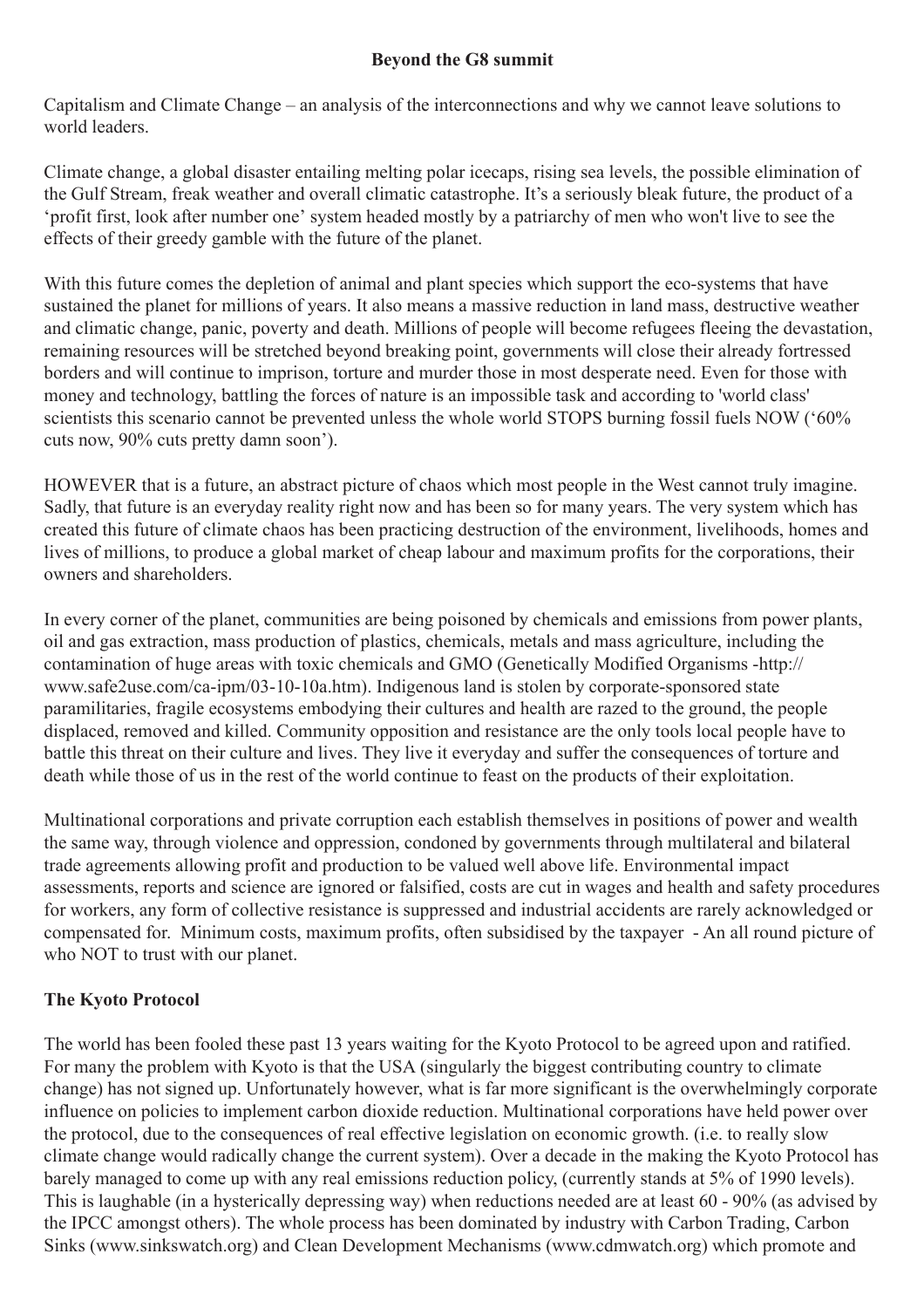subsidise, monoculture forestation, landfill gas extraction, nuclear energy facilities and hydroelectric dams being built under the false banner of a 'green, environmentally friendly' solution to climate change. These projects however, are just as socially and environmentally destructive in their effect. What it means is that current industry can continue to pollute and destroy as long as someone else, somewhere else 'appears' to be doing less. Unfortunately for the Quilombola, Tupinikim and Guarani people who were removed from their land for eucalyptus monoculture (now sold as a Clean Development Mechanism project), their livelihoods, sustenance and homes have been destroyed. The monoculture has removed all the nutrients from the ground, left the ecosystem deserted and contaminated with GMO and the trees are either burnt every few years or made into paper (see www.carbontradewatch.org). This kind of mechanism neither helps the climate nor the people but further adds to the profits of capitalist business. Furthermore across the globe thousands of roads, airport runways and terminals, bridges, dams and industrial infrastructure are being constructed despite scientific evidence and advice that such things are seriously detrimental to the future of the planet as well as the present inhabitants.

Western governments like to blame corrupt leaders in the South for the inequality that is rife there, omitting to mention that massively unjust policies emanate from G8 dominated structures such as the World Bank, the WTO (World Trade Organisation) and the IMF (International Monetary Fund), as well as trade agreements such as GATS (General Agreement on Trade and Services - www.gatswatch.org), GATT (General Agreement on Trade and Tariffs), NAFTA (North American Free Trade Agreement), FTAA (Free Trade Area of the Americas http://www.globalexchange.org/campaigns/ftaa/topten.html). These institutions impose policies which will never benefit and in many cases directly damage the people and the environment. 'Free Trade' laws override just about everything; protection of the environment, human and animal rights, loan conditions such as cutting public expenditure on health and education services, the export of mass produced food stuffs and the appropriation of resources for debt repayment (for example oil - http://thereitis.org/printarticle930.html). Whilst publicly blaming state corruption, Western governments impose (through clandestine agencies and wars) leaders who will tow their line and along with corporations finance many brutal regimes with weapons, money and lessons in repression.

## Why capitalism can never be 'ethical'.

A prerequisite for capitalism is market expansion which requires the constant turnout of more goods and services whether needed or not (hence built in obsolescence.) Even if produce is made in a more environmentally friendly way, the sheer level of consumption and transportation negates all efforts to curb negative effects. It's not just about emissions it's also about over-consumption! It is interesting that the state gives a harder time to none profit making activities like earthships/low impact development than to mainstream property developers (who may get extra grants for slipping in the odd solar panel).

'Ethical Capitalism' is historically based on land ownership / class division - so even Fair Trade does not offer any escape from the cycle of producer/consumer. Furthermore, there is a big industry employing a lot of the comfortable minority of this planet attempting to reform capitalism (the dominant faction of the dominated) who have their own agenda. A desire to make a company more environmentally sound and remain competitive, reveals that the major concern is not the environment or our human brothers and sisters, but money. Money is just a conceptual idea brought about as a trading devise, and as a way to separate and disconnect, as well as a power tool. Ideas such as 'green capitalism' are like placing a plaster over an arterial wound, or better still leaving ones children with the psychopath next door because its better than leaving them home alone.

There is no doubting that industrialisation is the cause of climate change (along with the many other abuses it has created and furthered). It has been added to by other systems, like the Marxist state in Russia, with its industrialisation, but capitalism is ever becoming the only system of economic, political and personal relationships on the planet.

The basic premise of capitalism is to add value; this can be broadly interpreted as using and abusing. As Martin Wolf explains in 'Why Globalisation Works' (Yale University Press) '"the business of any company is to look for the opportunity to turn something cheap into something more expensive. It is to add value. The better it is at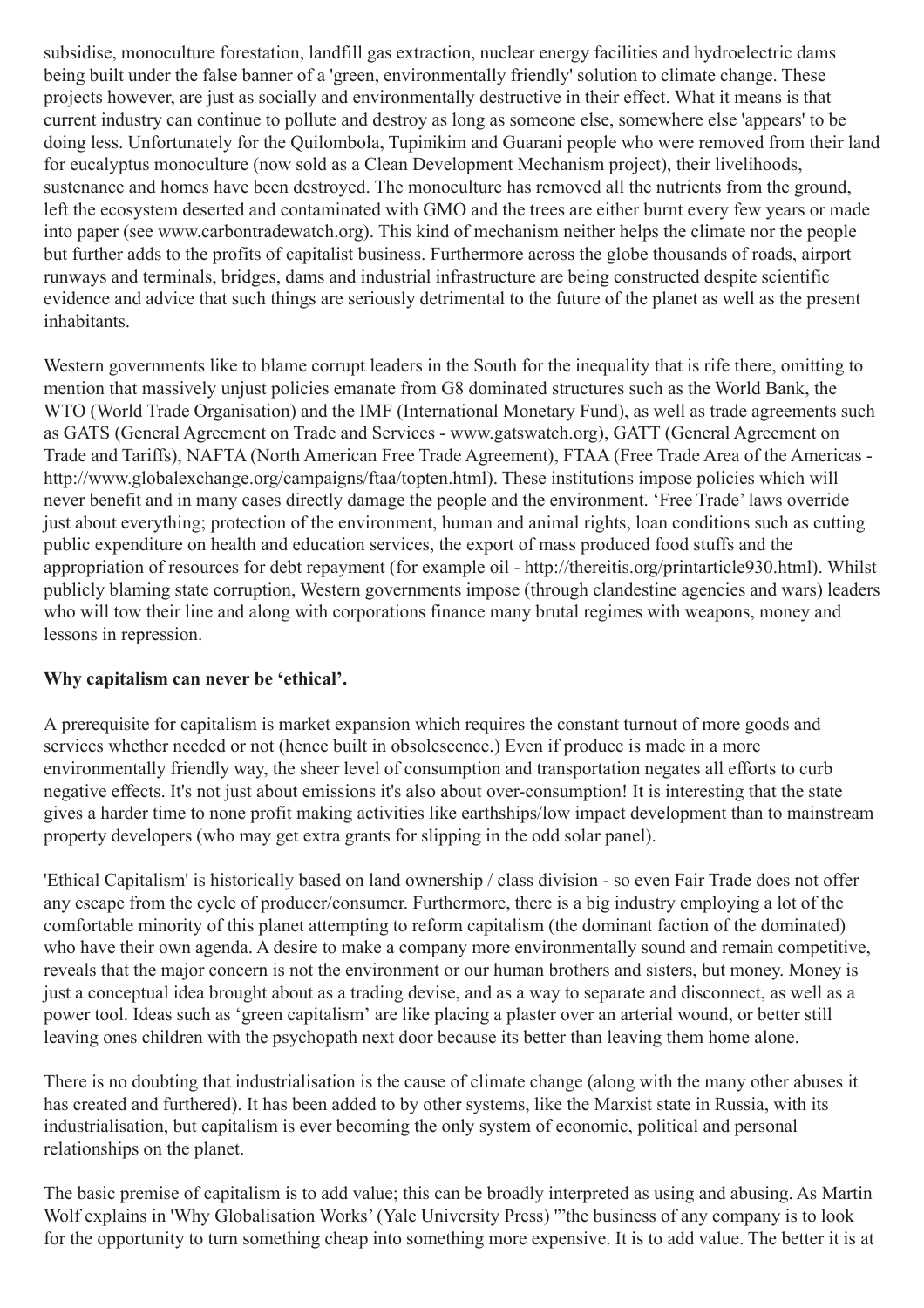identifying them, the more successful a company will be. One of those opportunities is to use resources (including people) that have historically fallen outside the global market economy and are, correspondingly cheap". So capitalism's very basis is built on abuse and power. Hence capitalism is the cause of climate change and must be dismantled if we have any hopes of slowing the environmental meltdown.

 Correspondingly, State and Socialist ideologies of providing a 'comfortable' living standard for mass society rely on the continuation of mass production, heavy industry and therefore the depletion of global resources. This in no way addresses issues of climatic, environmental and ecological destruction. Nor does it address issues of community autonomy. Very few (if any) people would choose to work in dangerous, health threatening factories or spend their days mind numbingly plucking endless chickens, picking out non-uniform pies or monotonously screwing in the same nut and bolt sequence. State control still means that everyone is supposed to live by rules which have been decided without the participation of the people. Real grassroots participatory decision-making on a mass scale of millions is difficult if not impossible. State level legislative power and the means to reinforce laws of social control result in the violent repression of resistance and any calls for change or accountability.

 Only when there is a return to small scale communities living with the land rather than abusing it can these issues be rectified. With a global peak in fossil fuels upon us and the means to fuel mass industry lessening with every coming year, eventually there will undoubtedly be very little choice. Why wait until we are forced into living in way we have not prepared for. The industrial and technological eras have taken away the skills and knowledge we had to live with the land without destroying it. Convenience products have taken over our leisure time which has been squeezed to almost nothing for most people. Our lives have been turned into robotic parts in the mega-machine of mass production.

 Scarily the world's governments do not want to acknowledge that the pursuance of industry which requires the depletion of finite resources (anything involving plastic, uranium, oil, gas, coal etc) is a game where the whole planet loses. A game which the G8 currently has on their table, playing the nuclear energy card (as well as ignoring the World Bank's own Extractive Industries Review which concluded that fossil fuel industries do not alleviate poverty or promote sustainable development). They wish to continue economic growth (the kind that grows into the pockets of a comparatively tiny elite with enormous power) regardless of its effects on our present and future ability to survive.

The contamination of the ecosystems that sustain us and the climate which supports them has to stop now. The repression of indigenous peoples and activists fighting for freedom from domination has to stop, now.

 Government and corporate structures cannot be trusted (as the record shows) to find or implement solutions to the escalating destruction and "climate apartheid" facing everyday people and the natural world. Climate Chaos is the final blow from the perpetrators of a global system of oppression and control, exploitation and violence.

## Take action, everywhere we are!

The G8 leaders meet every year as a symbol of their dominance over the world. This is the summit of ministerial meetings where they decided how to influence and control everything from trade to immigration laws, on a global scale. The G8 dominate the decisions and policies of other global institutions of similar control like IMF, WTO and World Bank. They encourage each other to create the same laws in each member state and the final summit is the final farce, a 'kodak moment' before the press to show their power and pretend they have the interests of everyone at heart. They haven't.

Actions and demonstrations against this summit is important, as a global symbol of resistance to capitalista and state control over all life of this planet. What is also important is that symbolic resistance is supported by creative, diverse and inspiring action, not just at the summit but everywhere we are, now and after this 2005 summit. Resistance and effective action against projects which are products of these global institutions in the places they are happening, are needed to prevent the oppression, rape and murder of indigenous peoples and their lands.